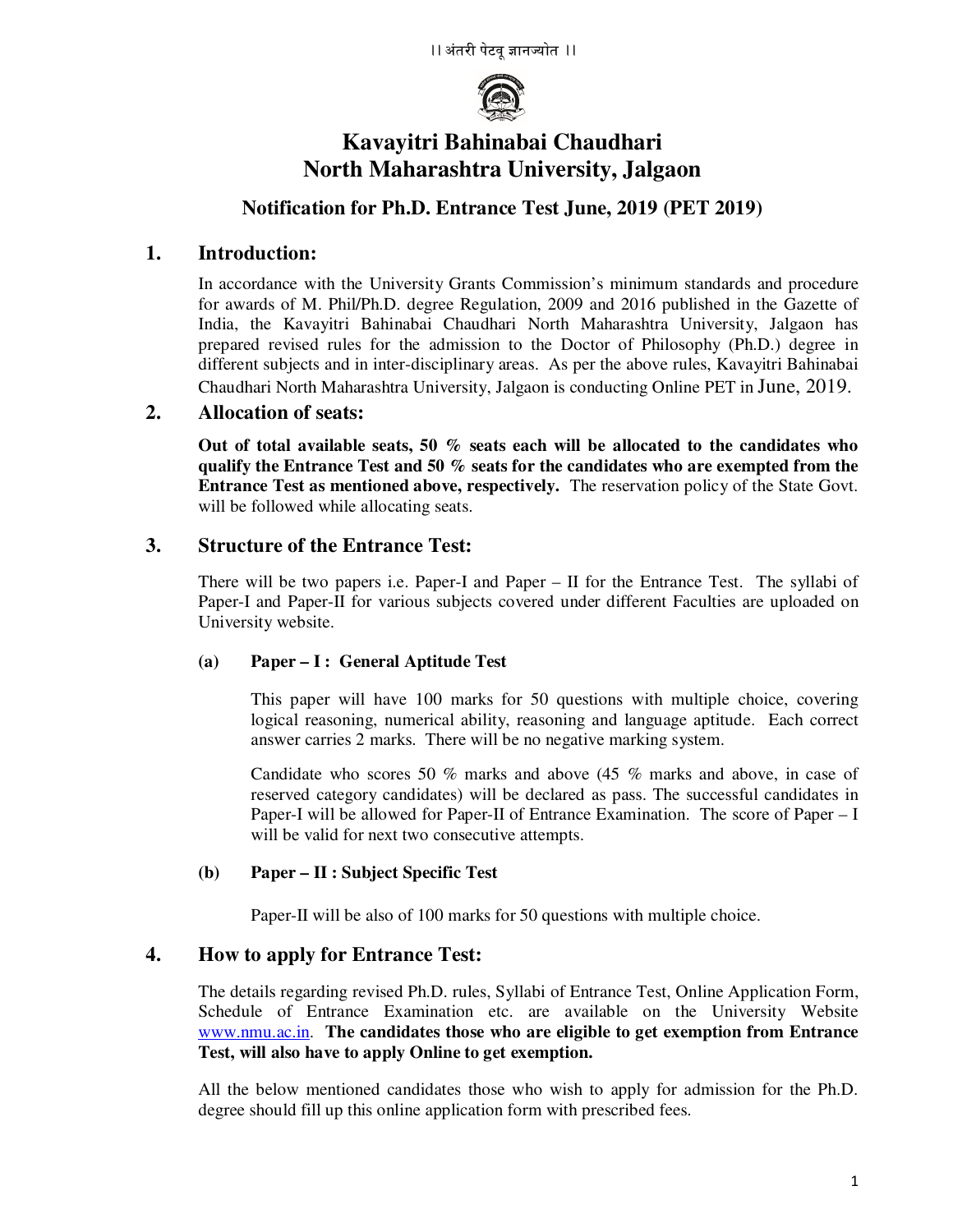- a) Those candidates qualified Paper-I and II in the Entrance Examination conducted in September, 2017 but not allotted guides shall apply under exemption category.
- b) Those who have qualified only Paper-I in September, 2017 have to appear for Paper-II.
- c) Those who have appeared in final year PG examinations.

Candidate willing to apply for Ph.D. admission should fill-up the ONLINE application form and must send hard copy of the Application Form along with Transaction Slip and other supporting documents to the following address as per schedule.

# **DY. REGISTRAR, RESEARCH SECTION, KAVAYITRI BAHINABAI CHAUDHARI NORTH MAHARASHTRA UNIVERSITY, JALGAON.**

The Application Form can be filled only in Online Mode from **29.04.2019 to 20.05.2019. till 5.30 p.m.**

#### **5. Fee structure for admission/Entrance Test to Ph.D. Course:**

The fee of **Rs. 1200/- ( for foreign students Rs. 6000/- & for SC/ST** students **Rs.1000/-)** should be paid through online payment gateway. The fee once paid will not be refunded. The candidates those who are eligible to get exemption from Entrance Test, will also have to pay the fee as mentioned above.

#### **6. Procedure for submission of Online Application Form:**

Please go through all the details like important dates, eligibility criteria before filling up the online application form for **Ph.D. Entrance Test – June, 2019.** 

- Before filling the application form, kindly make ready your scanned passport size photo and signature (signed with black ink).
- Once you are ready with all the details, click on the Link **PET-2019** where you will be in a position to fill an Application Form for **Ph.D. Entrance Test – June, 2019** The Application Form will be available only online on the University website **www.nmu.ac.in.**
- $\div$  Fill all the information **carefully** as per the given instructions.
- \* For payment, click on **make payment** and select appropriate payment option.
- $\mathbf{\hat{P}}$  Print the hard copy of the submitted online Application Form and payment receipt.
- $\mathbf{\hat{P}}$  The candidate is solely responsible for his eligibility and the information which he/she has furnished in the online Application Form. No request for changes in the information provided in the online filled Application Form will be entertained.
- Incomplete application will be rejected without any reason and no further correspondence will be entertained.
- $\mathbf{\hat{P}}$  Only filling and submission of online Application Form is not sufficient. If hard copy along with fee transaction slip and other necessary documents is not received before **22/05/2019, to Research Section of University,** the candidate will not be allowed to appear for the Entrance Test or considered for exemption.